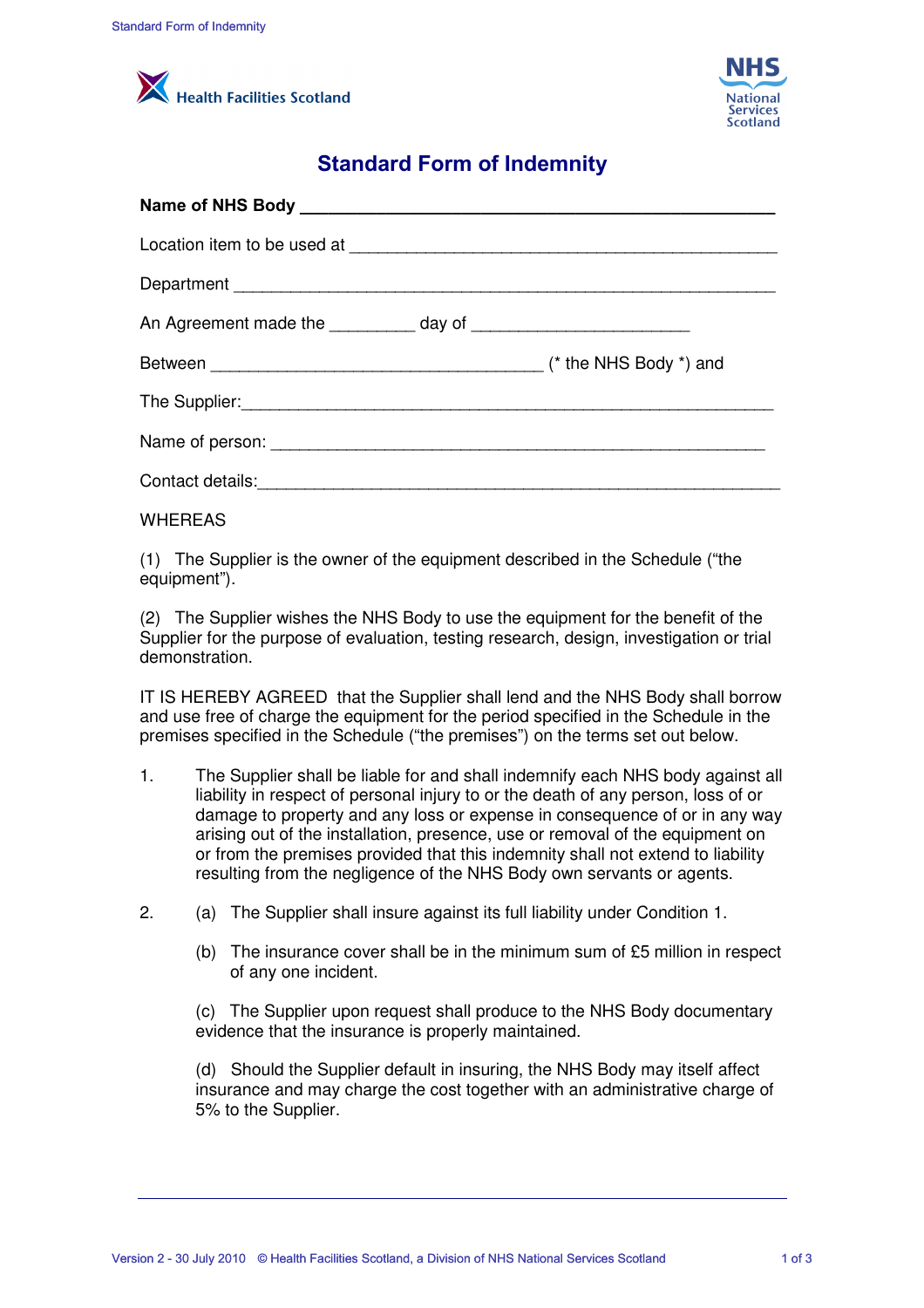



- 3. The Supplier shall provide the NHS Body with written evidence on the safety of the equipment, drawing attention to any failures to comply with relevant British Standards or NHS specifications or the use of the equipment necessary to ensure the safety of patients or staff shall be pointed out to the NHS Body.
- 4. A delivery note shall accompany the delivery of the equipment, identifying the equipment by serial number or otherwise.
- 5. Detailed instructions in the use of the equipment shall be given to the NHS Body's nominated staff by a qualified agent of the Supplier and detailed instruction manuals, where available, shall be supplied to the NHS Body.
- 6. The equipment will not be modified or interfered with by the NHS Body without the agreement of the Supplier.
- 7. (a) The NHS Body shall not be liable for any charge for maintenance, repair, consumable materials and accessories required for the operation of the equipment during the period of the loan or for any carriage or installation charges except by prior notification to and the issue of an official purchase order by the NHS Body.

 (b) Except where the Supplier has advised to the contrary in writing, the Supplier shall be responsible for all maintenance of whatever nature to be carried out in respect of the equipment during the period of loan.

Sancer Form of Indemnity<br>
1.1 The Supplier shall provide the NHS Body with written evidence<br>
of the oculpment, drawing attention to any failures to comply with<br>
the Soop-<br>
the Comparint Catwing attention to any failures to 8. (a) On receipt of a written request at any time from the NHS Body the Supplier shall remove the equipment from the premises with all practicable speed free of charge and at that time provide the NHS Body with a receipt for the equipment. The Supplier shall remove the equipment no later than 14 days after he has been instructed to do so, unless some other arrangement is agreed to by both parties. Failure to remove the equipment will result in the NHS Body taking steps to dispose of it. **INTS**<br>
is a scotland<br>
iller shall provide the NHS Body with written evidence on the state<br>
interaction correlation to any falluces to comply with redeviate<br>
interaction correlation of any falluce of the equipment, identif

 (b) The NHS Body shall permit the Supplier to remove the equipment from the premises on receipt of reasonable notice in writing.

 (c) The Supplier will be responsible for the cost of reinstating the premises, including the services therein, to the satisfaction of the NHS Body.

- 9. The equipment shall remain continuously at the Supplier's risk during and after the period of loan.
- 10. The NHS Body and the Supplier hereby agree that this indemnity shall be construed in accordance with Scots Law and that in any dispute arising hereunder the Court of Session will have jurisdictions.

| SIGNED on behalf of the NHS Body |
|----------------------------------|
| SIGNED on behalf of the Supplier |